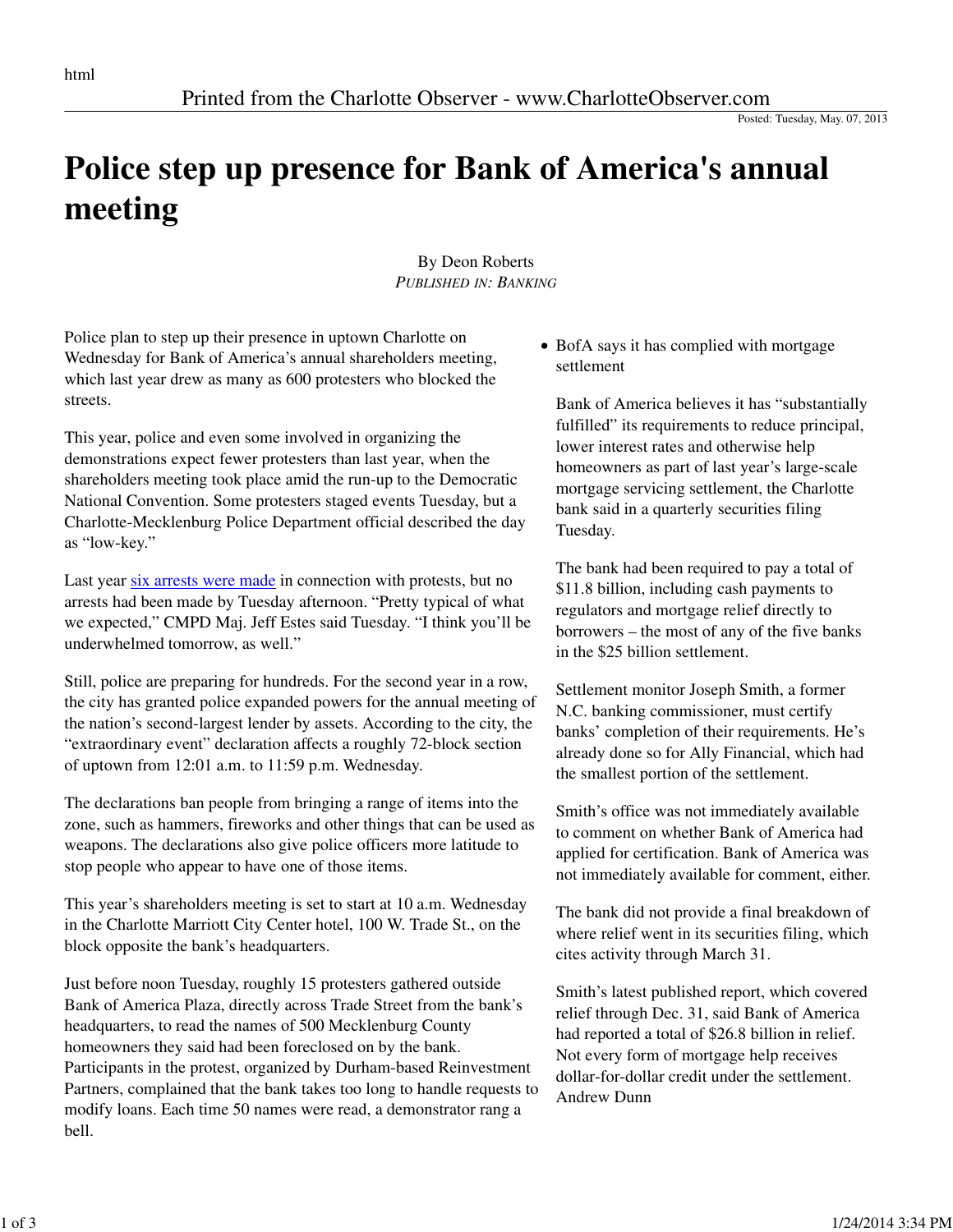Earlier in the morning in the same block, a handful of people participated in an event organized by San Francisco-based Rainforest Action Network to criticize the bank's funding of the coal industry.

**Related Stories**

Reinvestment Partners organized a "zombie" parade in the afternoon. Participants, dressed as zombies, filed past the bank's headquarters and handed out fliers on "zombie" foreclosures – a term for when a borrower and the lender have walked away from a property, leaving it in limbo.

**Related Images**

Bank of America did not immediately respond to a request for comment. On Tuesday, the bank said in a securities filing that it believes it has "substantially fulfilled" its obligations to help homeowners as part of last year's national mortgage settlement.

Some protesters were in Charlotte to speak at the shareholders meeting. That's what brought Josh Zinner, co-director of New York-based Neighborhood Economic Development Advocacy Project, to the city. The bank's shareholders are set to vote on a NEDAP proposal that calls for an independent review of the bank's mortgage servicing and foreclosure practices to make sure they do not violate fair housing and fair lending laws. Wells Fargo shareholders, at the bank's annual meeting last month, rejected a similar proposal from NEDAP.

NEDAP owns about \$3,000 in Bank of America shares, a strategic move to allow the organization to get proposals before shareholders.

"They're not complying with the National Mortgage Settlement," Zinner said. He said there are "widespread problems and abuses in the ways they're doing servicing."

Luis Rodriguez, a Charlotte-based community organizer for Action NC who participated in the bell-ringing demonstration, also expects fewer protesters this year.

"We all kind of agreed last year was great, it raised a lot of awareness," he said. "What we were going for last year was very tall. This year we're going for very broad.

"Massive numbers of people in the street is great. This year it's about really speaking to (Bank of America CEO) Brian Moynihan as directly or indirectly as possible so that we can get the message to him that people are not happy."

**Roberts: 704-358-5248; Twitter: @DeonERoberts**

Subscribe to The Charlotte Observer.

· HIDE COMMENTS

This affects comments on all stories.



The Charlotte Observer welcomes your comments on news of the day. The more voices engaged in conversation, the better for us all, but do keep it civil. Please refrain from profanity, obscenity, spam, name-calling or attacking others for their views.

Have a news tip? You can send it to a local news editor; email local@charlotteobserver.com to send us your tip - or consider joining the Public Insight Network and become a source for The Charlotte Observer.

Read more